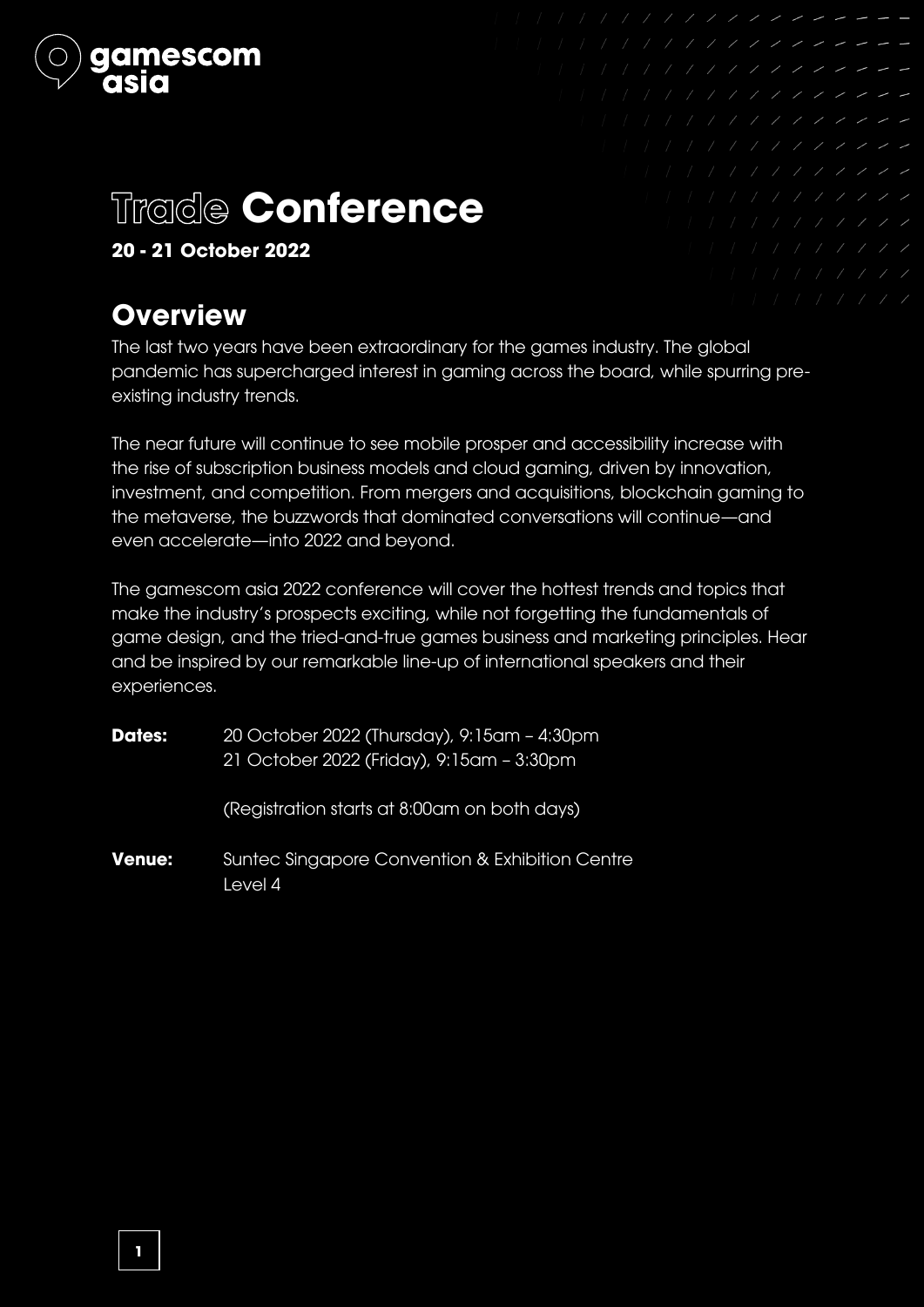

9:30am

# **Agenda Day 1**

**Thursday, 20 October 2022**

| <b>Time</b> | <b>Session</b>                                             | <b>Topic</b> |  |
|-------------|------------------------------------------------------------|--------------|--|
| $9:15$ am   | <b>Opening &amp; Welcome Remark</b>                        |              |  |
|             | <b>Applying Immersive Sims Values to Other Game Genres</b> |              |  |

Immersive Sims are a rare breed of games that have been known to shine in the matters of player choice, consequences, and emotional response. This session will explore how Immersive Sims achieve this and how these values and methods can be replicated and transferred to any game genre.

Development

Speaker: Raphael Colantonio, President & Creative Director, WolfEye Studios (USA)

# 9:50am **Keynote**

Reserved for Sponsor

## **Cinematic Directing in Real-Time Worlds**

Lights... Camera... Login! Take an inside look at the world of directing real-time cutscenes and one woman's journey to land her dream job. Learn what cinematic directing involves (and doesn't!), the challenges of linear storytelling in not-so-linear games, and the collaboration that takes place along the way.

10:10am Join seasoned cinematic director, Sarah Delahanty, as she shares her fascinating work on World of Warcraft, with some anecdotes involving Heroes of the Storm and StarCraft II. You might also get bonus insights into her previous cinematic magic on WildStar (NCSoft / Carbine Studios), Lord of the Rings Online and Dungeons and Dragons Online (Turbine Entertainment).

Sarah Delahanty, Cinematic Director, Blizzard Entertainment

Development; Narrative; Visual Arts; Design

10:30am Coffee Break & Networking

Speaker:

(USA)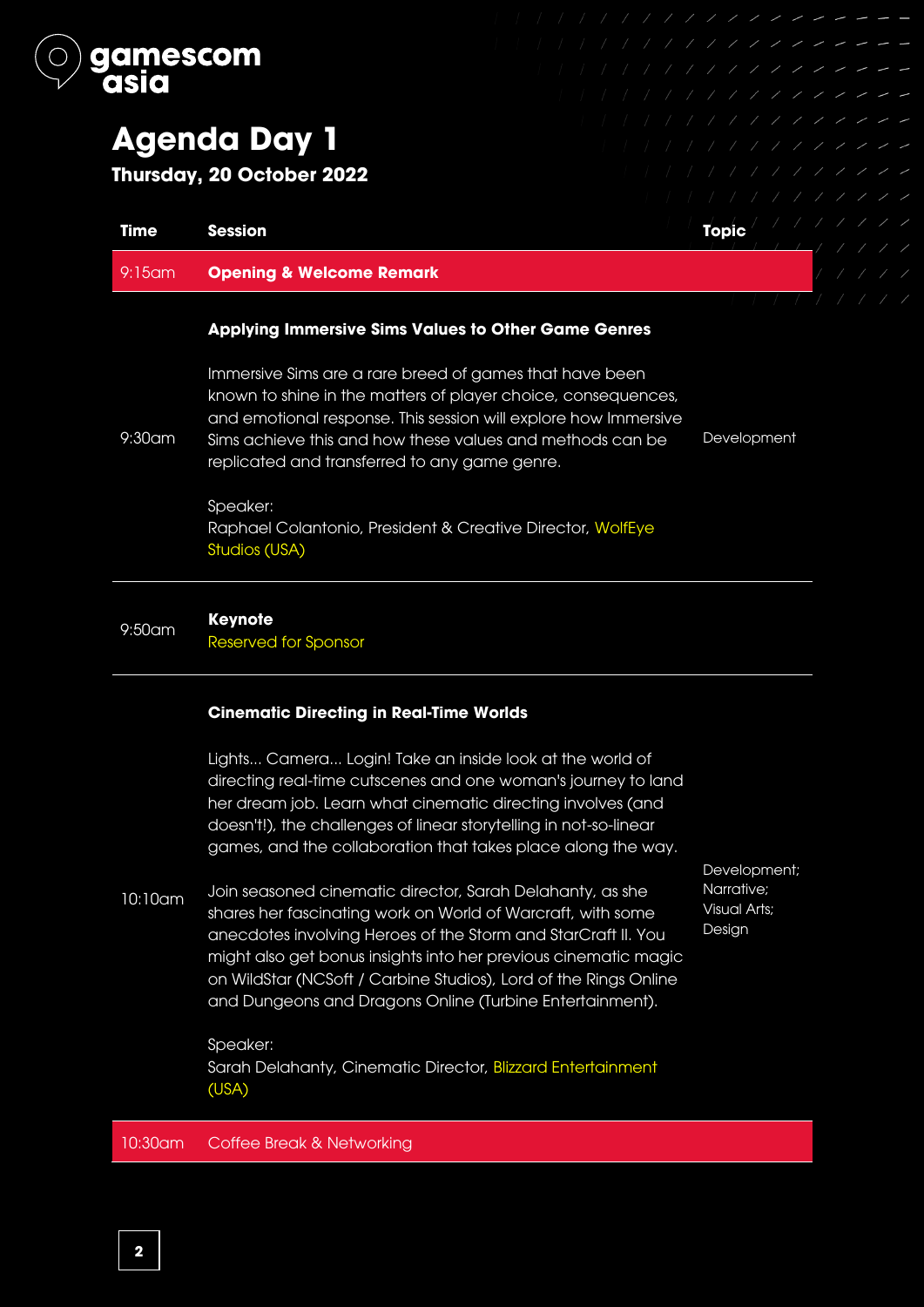

Veteran game maker, Tim Fields, will discuss 5 major trends that will shape the future of game development between now and 2042. Tim will talk about demographic changes that will tell us where the gamers of the future are, and how they will engage with the games we make. He will also discuss advances in inputs and display technology, new trends in game design, business models, and the profound impact of artificial intelligence (AI) on game development and the way players interact with social games. This talk will steep in futurism, optimism, and a love for game creation for fans.

Development; / / / / / Future Trends

#### Speaker:

11:00am

nescom

Tim Fields, Senior Vice President & General Manager of Digital Gaming, Wizards of the Coast (Canada)

# 11:20am **Topic TBA**

Speaker: GameDriver

#### Panel Discussion

# **Culturally-Infused Games: How to Spice Up Your Game with Unique Southeast Asian Flavours**

More and more game studios from Southeast Asia are developing games that differ significantly from Western or Japanese mainstreams. Audio-visuals and content are increasingly drawn from elements of the creators' own contexts while allowing Southeast Asian culture to become an essential feature of their games. By doing so, local games invite gamers worldwide to experience local myths, impressive landscapes, traditional music, culinary art, or even the modern everyday life of Southeast Asians.

Development; Visual Arts; Design; Research

11:40am

In this panel, leading game creators from Southeast Asia will explain how incorporating local cultures turns "normal" games into extraordinary works with a unique cultural touch. Panel participants exchange their experiences on best practices and on mistakes that can and should be avoided. Together, they will discuss chances and challenges of integrating culture into digital games.

Panelists: Brigitta Rena Estidianti, Co-Founder & Art Director, Mojiken Studio (Indonesia)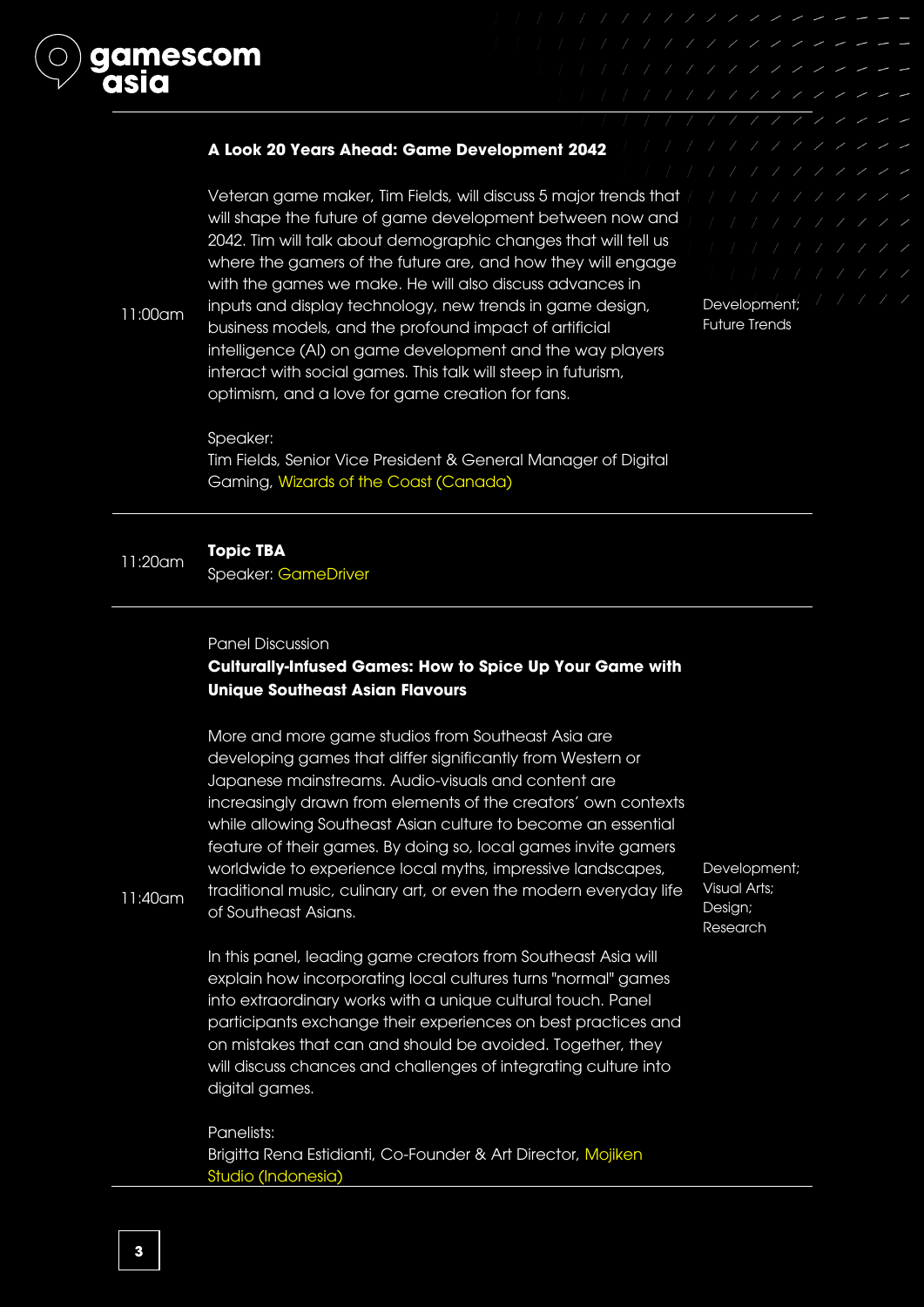

#### 12:20pm Lunch & Networking

# **How Will User-Generated Content (UGC) Shape the Future of Gaming**

1:50pm Speaker: Jason Lee, Director of Business Development, Overwolf (South Korea) Marketing; Design

#### 2:10pm **Topic TBA Marketing The Contract of Texas Adventure Marketing**

Panel Discussion **What's Happening in the Esports Space**

2:30pm Panelist: Hans Jagnow, Vice President Operations, ESL Pro League (Germany) Esports; Business; **Marketing** 

> Moderator: Jane Guo, Vice President, Head of Analytics & Insights, ONE Esports (Singapore)

# **Hard to Learn, Harder to Master: Composing Sifu's Convoluted Yet Satisfying Combat System**

|                    | "Easy to learn, hard to master" has been the holy grail of           |              |
|--------------------|----------------------------------------------------------------------|--------------|
| 3:10 <sub>pm</sub> | combat design in games. Yet going against this saying might          | Development; |
|                    | sometimes result in a miraculously satisfactory outcome - in         | Design       |
|                    | this case for Sifu. It is painfully challenging to learn but doesn't |              |
|                    | lose its fun and still find its way to a large audience.             |              |
|                    |                                                                      |              |

Speaker Théo Caselli spearheaded the design of many of the core combat mechanics that made Sifu an indie success story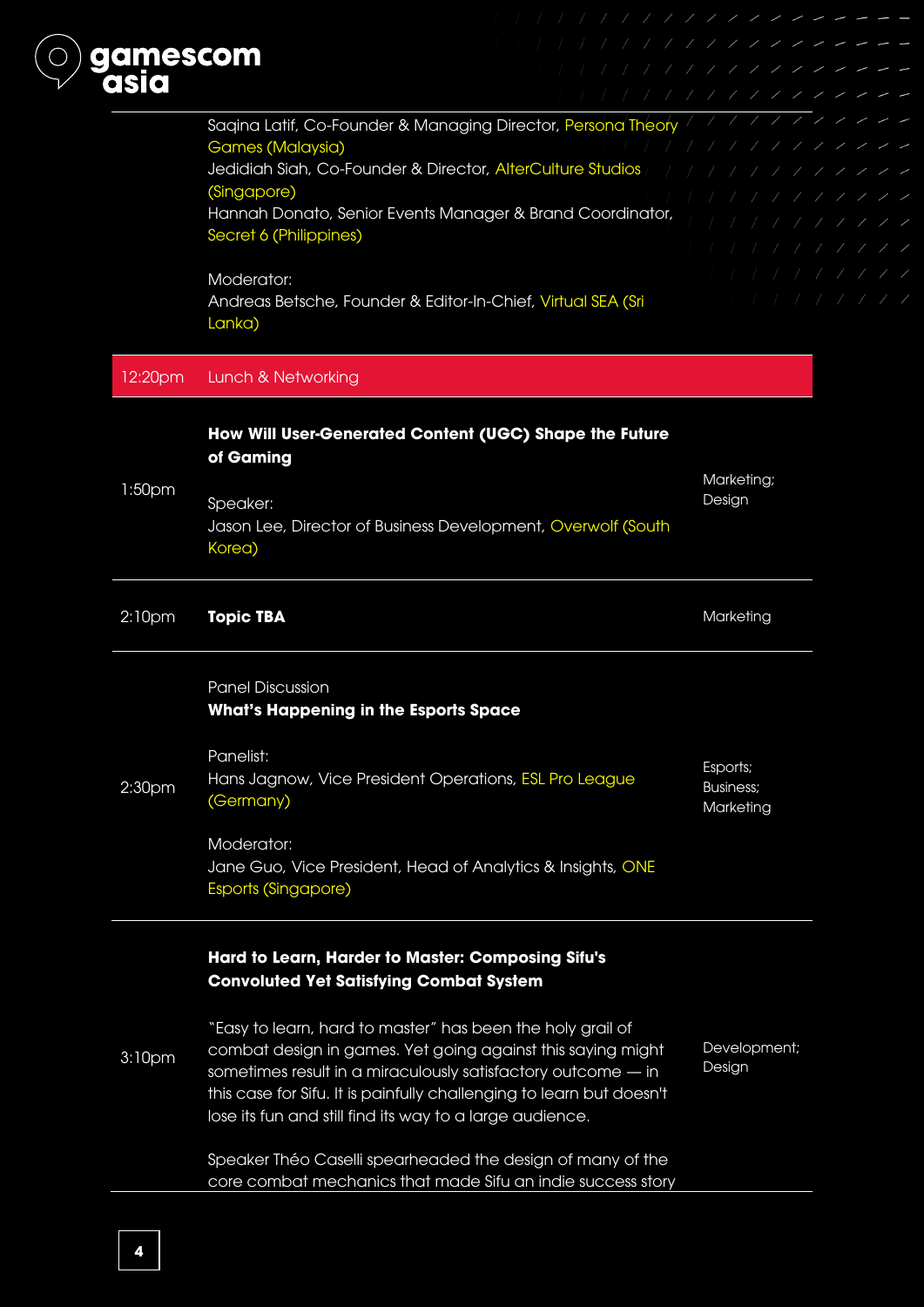

Agenda is subject to change.

# **Agenda Day 2**

**Friday, 21 October 2022**

| <b>Time</b> | <b>Session</b>                                                                                                                                                                       | <b>Topic</b>                   |
|-------------|--------------------------------------------------------------------------------------------------------------------------------------------------------------------------------------|--------------------------------|
| $9:15$ am   | <b>Opening &amp; Welcome Remark</b>                                                                                                                                                  |                                |
| $9:30$ am   | My 20 Years Running an Independent Games Company<br>A veteran of 30+ years in the games industry, Dylan Cuthbert,<br>shares trials and tribulations of founding and running an indie | <b>Business:</b><br>Production |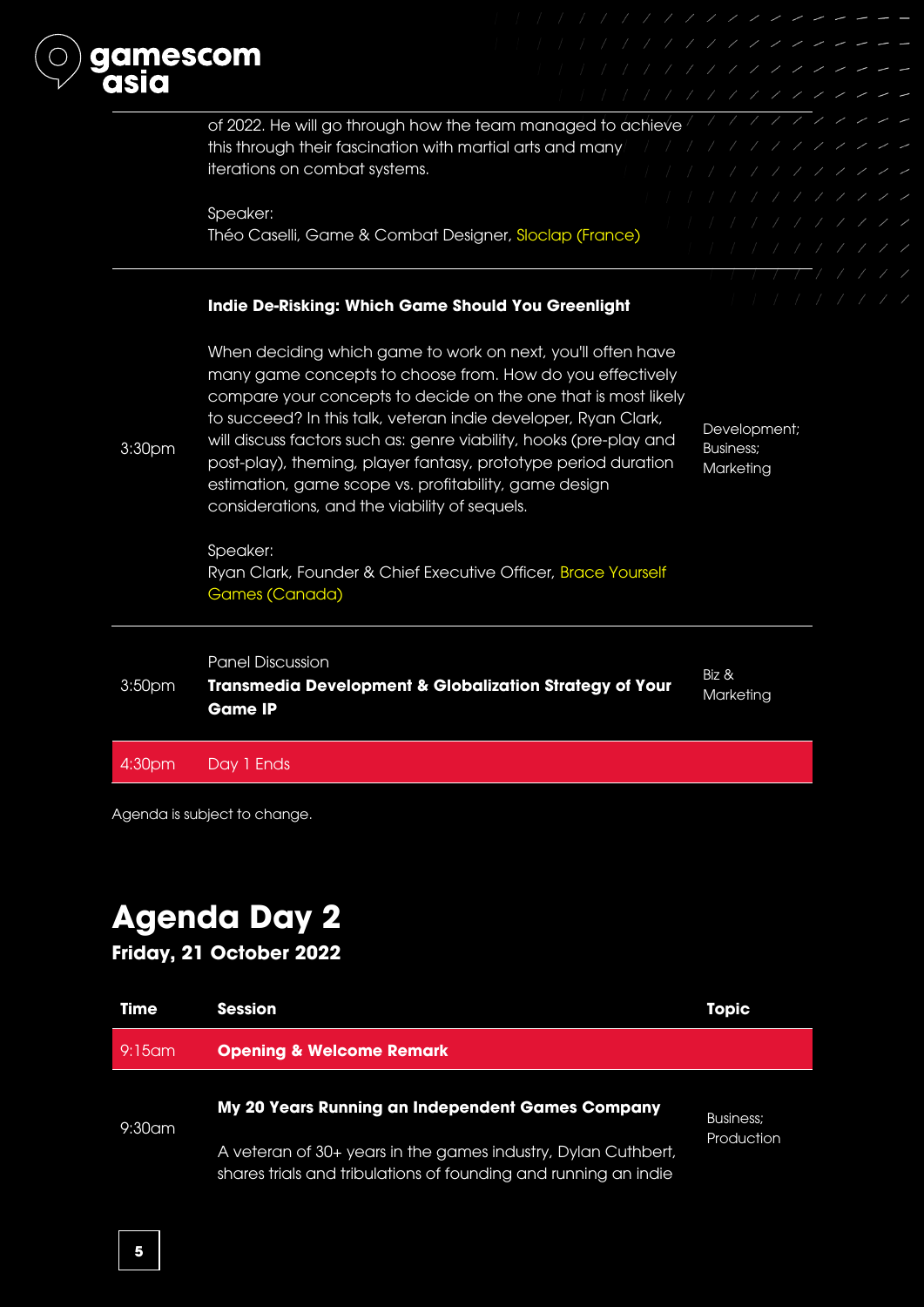

game company for 20 years. Q-Games now consists of 50 passionate games developers and has developed over 25 games, including smash hits for the likes of Nintendo and PlayStation, as well as self-published indie classic, the PixelJunk series.

#### Speaker:

Dylan Cuthbert, Chief Executive Officer, Q-Games (Japan)

#### 9:50am **Keynote**

#### **A Future Vision for Engaging Digital Therapeutics**

10:10am DTx (Digital Therapeutics) is a new, cutting-edge industry where creatives and developers can use their powers for greater good by working closely with neuroscientists and healthcare professionals to create immersive, engaging games and digital experiences to improve human health. This talk will provide a snapshot of this new field as it exists today and outline an exciting near future where these technologies will be commonplace in our society, and parity will exist between cognitive and physical health.

**Applied** Games; Development; Design

Speaker: Matt Omernick, Co-Founder & Chief Creative Officer, Akili (USA)

#### 10:30am Coffee Break & Networking

11:00am **Topic TBA** 

### Panel Discussion **The Culture Cultivation Toolkit**

Panelists:

11:20am Darryl Long, Managing Director, Ubisoft Singapore & Ubisoft Philippines (Singapore) Pawel Rohleder, Co-Founder & Studio Director, PixelAnt Games (Poland) Catherine Chew, Investment Director, Kepler Interactive (Singapore)

Production; Team Management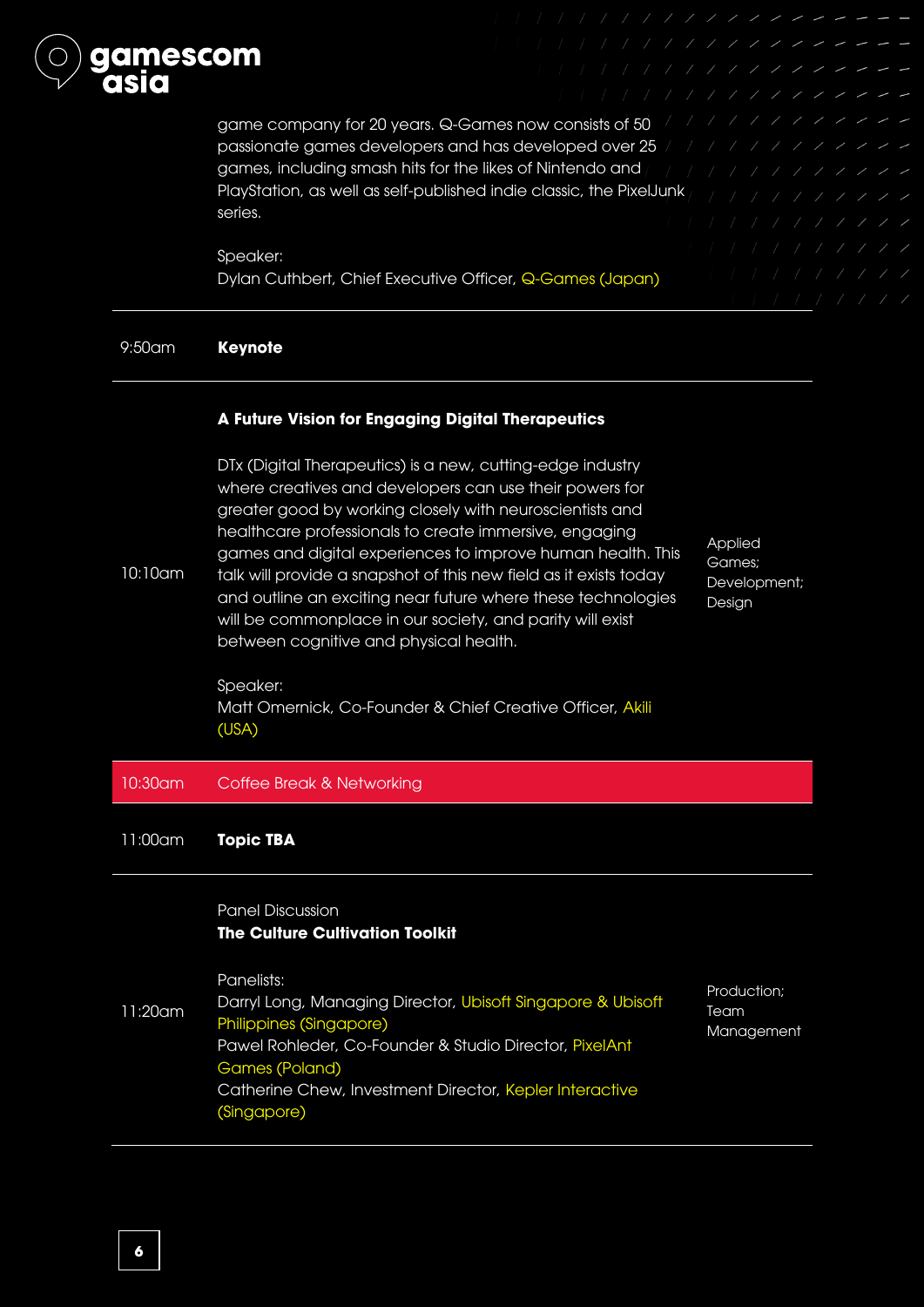

| Raji: An Ancient Epic Enhanced Edition                                                                                                                                                                                                                                                                                                                                           | 1111111                                                |              |
|----------------------------------------------------------------------------------------------------------------------------------------------------------------------------------------------------------------------------------------------------------------------------------------------------------------------------------------------------------------------------------|--------------------------------------------------------|--------------|
|                                                                                                                                                                                                                                                                                                                                                                                  | Development;                                           |              |
| Avichal Singh, Co-Founder & Game Director, Nodding Heads                                                                                                                                                                                                                                                                                                                         |                                                        |              |
| Games (India)                                                                                                                                                                                                                                                                                                                                                                    |                                                        |              |
|                                                                                                                                                                                                                                                                                                                                                                                  |                                                        |              |
| Lunch & Networking                                                                                                                                                                                                                                                                                                                                                               |                                                        |              |
| <b>Effective Live Ops Strategies to Grow Daily Active Users &amp;</b><br><b>Gross Bookings</b>                                                                                                                                                                                                                                                                                   |                                                        |              |
| Overview and understanding of player churn<br>$\bullet$<br>Strategies to optimise your game for players retention<br>$\bullet$<br>and onboarding<br>Analysis of live ops and content uplifts for growth even<br>$\bullet$                                                                                                                                                        | F2P; Mobile;<br>Marketing                              |              |
| Speaker:<br>Vanesa Lorena Tate, Studio Director & Head of Eternal Games,<br>King (UK)                                                                                                                                                                                                                                                                                            |                                                        |              |
| <b>Topic TBA</b>                                                                                                                                                                                                                                                                                                                                                                 |                                                        |              |
| <b>Panel Discussion</b><br><b>How AAA Publishers are Evolving</b>                                                                                                                                                                                                                                                                                                                |                                                        |              |
| Panelists:<br>Simon Alty, Vice President & Managing Director Asia Pacific,<br>ZeniMax / Bethesda (Australia)<br>Liam McClure, Director of Asia Marcom Strategy, Electronic<br>Arts (Australia)                                                                                                                                                                                   | <b>Business;</b><br>Marketing                          |              |
| Architects of the Metaverse: The Keys to Creation on<br><b>Roblox</b>                                                                                                                                                                                                                                                                                                            |                                                        |              |
| With promises of the metaverse making headlines across the<br>globe, it's clear the opportunities extend far beyond<br>entertainment. In fact, Roblox believes that it will be<br>developers who build this digital future. In this session, Roblox<br>Head of Community Expansion Jad Boniface will explore how<br>to get started as a Roblox creator, key program such as Game | <b>Business;</b><br>Tech; Future<br>Trends             |              |
|                                                                                                                                                                                                                                                                                                                                                                                  | Speaker:<br>when there is no user acquisition activity | UX; Research |

٠

 $\overline{\phantom{0}}$ 

 $\overline{\phantom{0}}$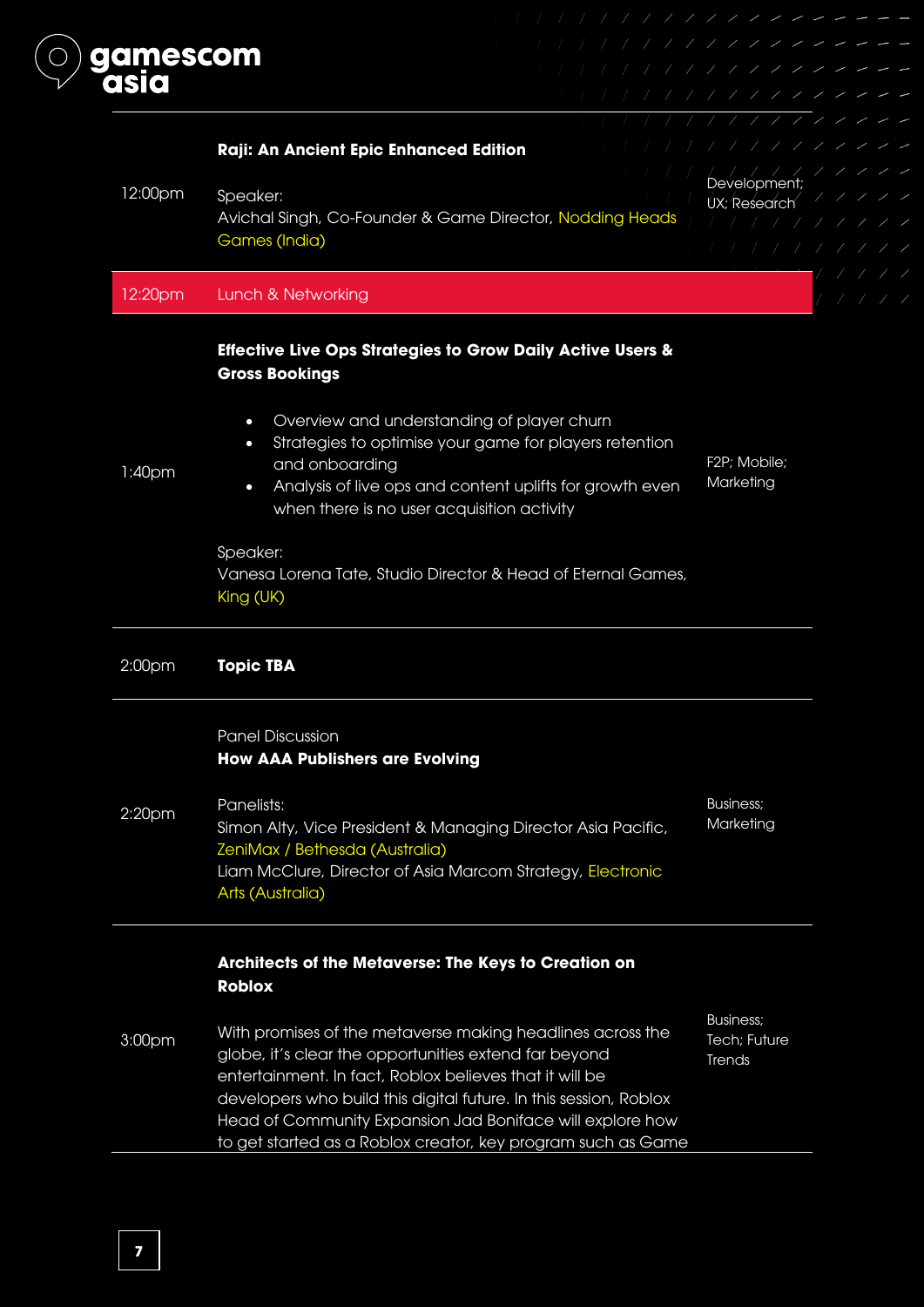

Fund, what makes a successful experience, and the tools to leverage to push the boundaries of what's possible on Roblox. And all all all all all  $\sim$ 

Speaker: Jad Boniface, Head of Community Expansion, Roblox (USA)

### 3:20pm Day 2 Ends

Agenda is subject to change.

# **Speakers**



Andreas Betsche, Founder & Editor-In-Chief, Virtual SEA (Sri Lanka)

Andreas Betsche is the founder of Virtual SEA, an online media hub specialising in the coverage of Southeast Asian games. He is a passionate supporter of the local game development community, and his expertise has been sought for in various activities such as a judge for award shows and game jams, cross-media interviews, and podcasts.

#### Avichal Singh, Co-Founder & Game Director, Nodding Heads Games (India)



Avichal Singh co-founded Nodding Heads Games along with Ian Maude and Shruti Ghosh, where they built one of India's first successful premium console and PC titles, Raji: An Ancient Epic. Avichal co-wrote the story of Raji and takes care of game design, level design and project management. The studio was able to create its own niche in a market flooded by mobile games while putting India on the gamedev map. To date, Raji has been accredited with 35 nominations and 10 wins at prestigious events such as E3, The MIX, SXSW, Taipei Game Show, The Games Awards, Pegases and more. Prior to this, Avichal was with Zynga, where he worked on IPs like Farmville and Empires and Allies.



### Brigitta Rena Estidianti, Co-Founder & Art Director, Mojiken Studio (Indonesia)

Brigitta Rena is a game artist from Surabaya, Indonesia. One of the co-founders of Mojiken Studio, she is also the creator of "When the Past was Around", and writer of "A Space for the Unbound". Through creating video games, Rena realized that she could communicate any of her thoughts and unspoken words. She enjoys making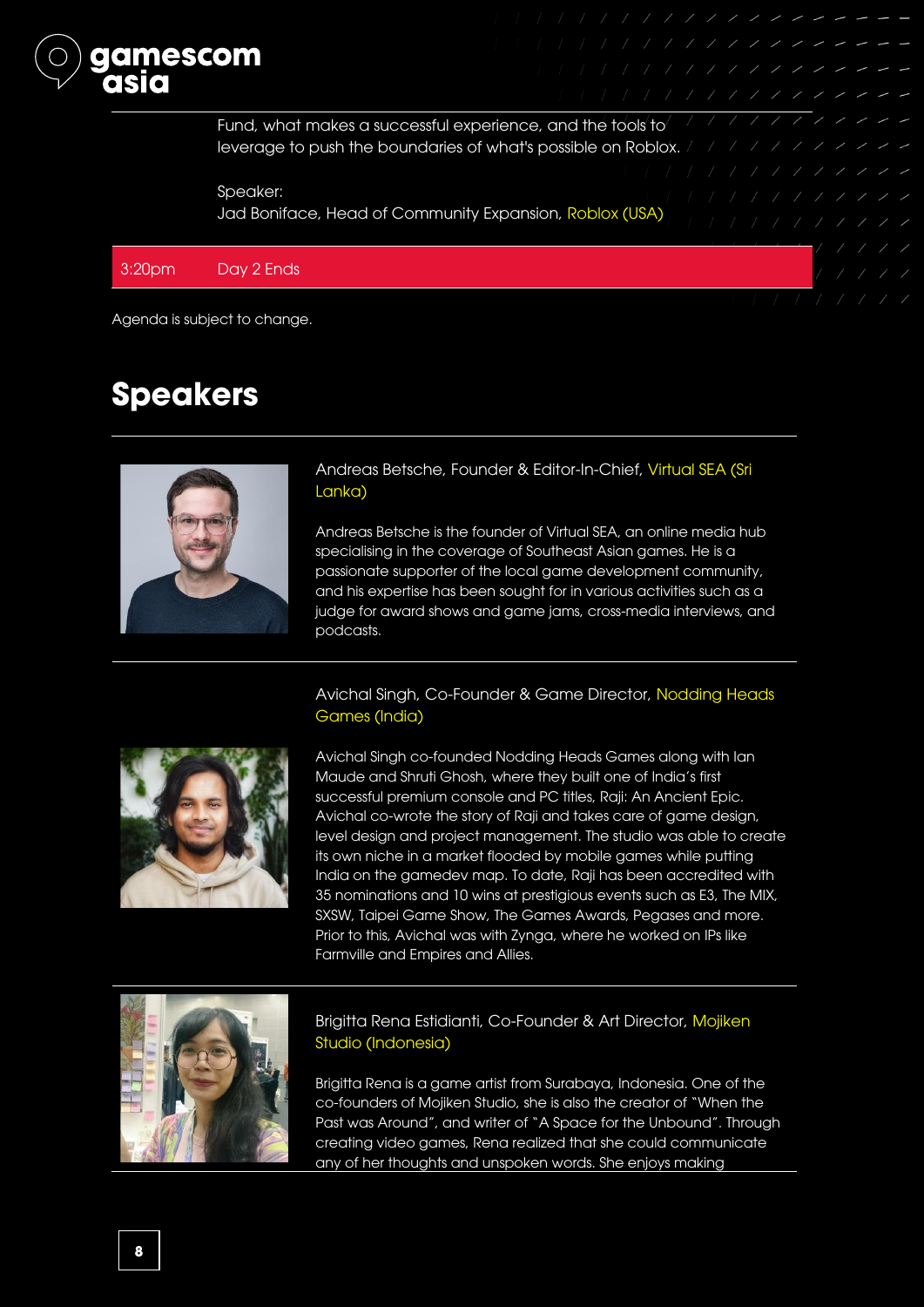

merchandise and designing fabric patterns. She is also a coffee lover and nature enthusiast.



Dylan Cuthbert, Chief Executive Officer, Q-Games (Japan)

Dylan Cuthbert is an industry veteran of 30+ years. He has developed / / / over 25 games, including smash hits for the likes of Nintendo and PlayStation, including the self-published PixelJunk series. Dylan founded Q-Games in 2001 which now consists of 50 passionate games developers.



Hannah Donato, Senior Events Manager & Brand Coordinator, Secret 6 (Philippines)

Hannah Donato started her career in Secret 6 as a game producer for mobile, PC, VR games and emerging tech in 2014. In 2018, she shifted to a marketing role and has been instrumental in facilitating Secret 6's brand development and awareness, and participation in various speaking engagements and game conventions locally and internationally. Most recently, her focus has been on PR, events and other marketing efforts for Secret 6's homegrown title, Project Xandata.



### Hans Jagnow, Vice President Operations, ESL Pro League (Germany)

Hans Jagnow is the VP Operations for the ESL Pro League and the Louvre Agreement. He joined the Commissioner's Office at its inception in 2020 after several years as President of the German Esports Federation and initiator of the European Federation. Previously, he was President of Esports Europe in Brussels and has been heavily involved in shaping Germany's digital and data policies through many years of work as a legal expert in Berlin state politics.



#### Jad Boniface, Head of Community Expansion, Roblox (USA)

Jad Boniface serves as Head of Community Expansion at Roblox, supporting developers and studios in their quest to build the next generation of experiences on the Roblox platform. His career in developer relations and content development spans over 20 years, working with a wide range of developers and partners to create high quality experiences and games on mobile, PC, VR, and console.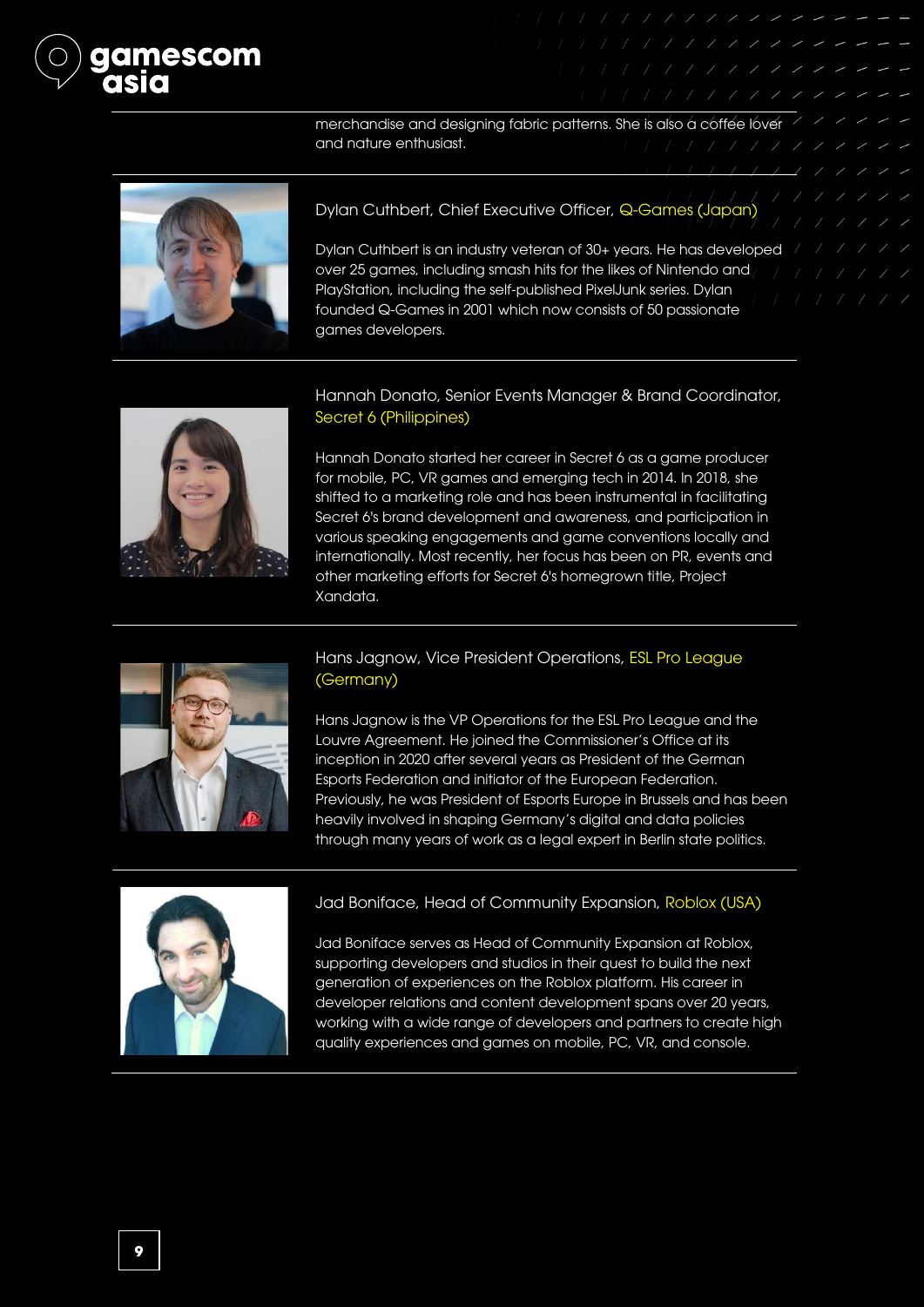



Jason Lee, Director of Business Development, Overwolf (South XXX Korea)

Jason Lee is a California native working remotely from Seoul, South Korea. He currently works on partnerships with game developers and app developers for Overwolf's UGC solutions and developer framework. Jason began his career in the gaming industry working on Hollywood IP partnerships for a mobile game publisher. He then worked on business development for one of the biggest stats sites in gaming and led the launch of an app built on Overwolf. Seeing Overwolf's empowerment of UGC firsthand, Jason decided to take his partnership with Overwolf to the next level by joining the Wolf Pack. Jason graduated with a Bachelor's from Stanford.



### Jedidiah Siah, Co-Founder & Director, AlterCulture Studios (Singapore)

Jedidiah Siah is the co-founder and director of AlterCulture Studios, which does game design consultation, education and promoting the usage of games across non-gaming industries. Jedidiah is also the cofounder and one-quarter of Sagakaya Collective, organisers of the annual Heritage Game Jam, a Singapore Jam that aims to utilise games in promoting Singapore culture and heritage. He also serves as an Associate Trainer at Civil Service College (Singapore) for Game Design.

#### Matt Omernick, Co-Founder & Chief Creative Officer, Akili (USA)



Prior to co-founding Akili, Matt Omernick served as Executive Art Director at LucasArts, the video game division of Lucasfilm. Matt oversaw studio-wide art teams on multiple projects. Prior to LucasArts, he held senior positions at Microsoft, Dreamworks, Electronic Arts, and Day 1 Studios. Matt has shipped over 20 game titles including, Star Wars: The Force Unleashed, Mercenaries, Star Wars: Battlefront, and the critically acclaimed Medal of Honor franchise. He has spent over seven years teaching college-level computer graphics courses at Cal State, The Academy of Art University and the Art Institute of San Francisco. He also authored the book, "Creating the Art of the Game," published in 2004, which has become an industry and educational standard.



Raphael Colantonio, President & Creative Director, WolfEye Studios (USA)

Raphael Colantonio has been in the game industry since 1993, started with Electronic Arts, then founded Arkane Studios in 1999. Arkane Studios gained its fame with the RPG Arx Fatalis in 2002, Dark Messiah in 2005, Bioshock 2 co-development in 2009, Dishonored in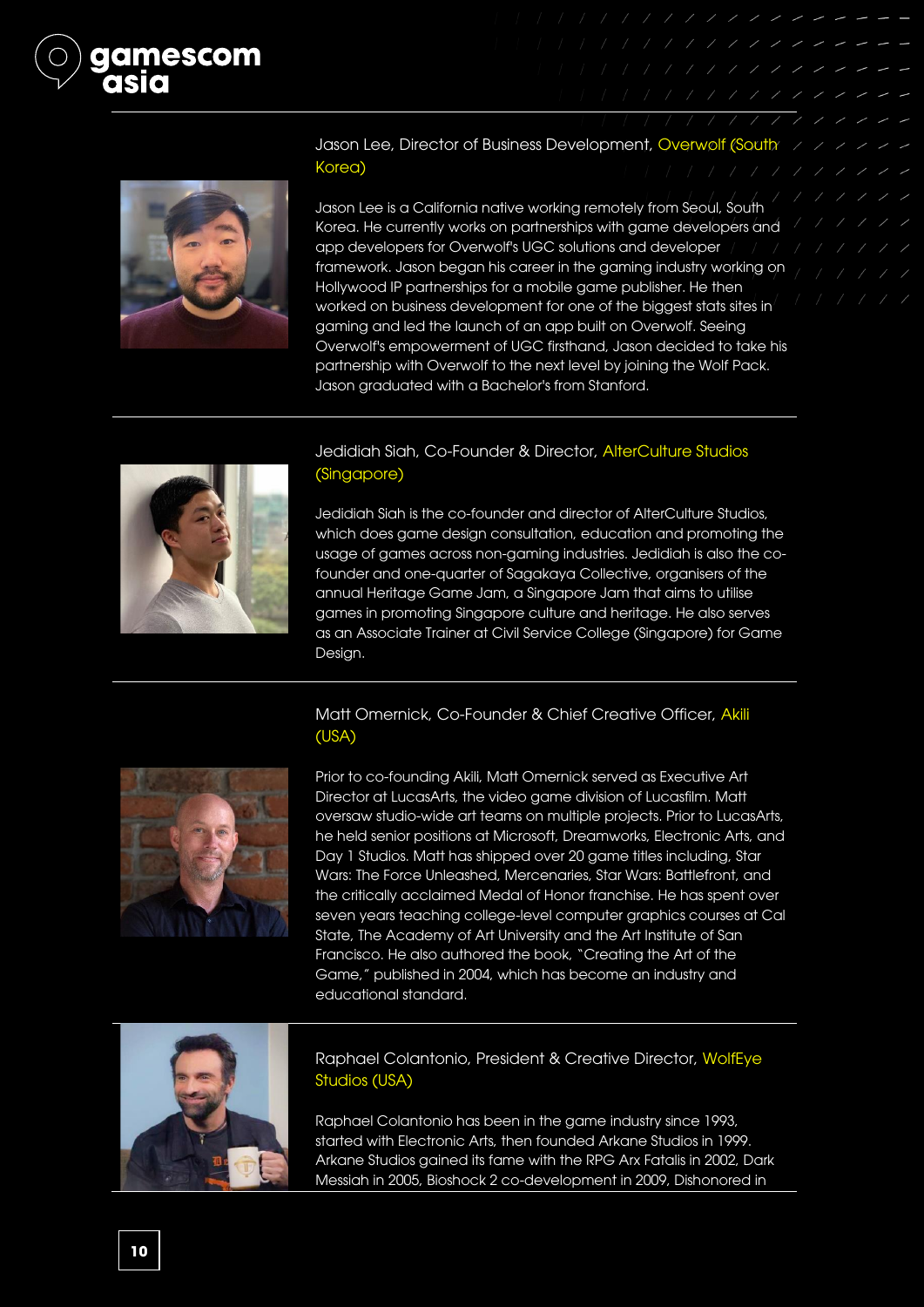2012, Dishonored2 in 2016, and Prey in 2017. The studio received hundreds of awards. Raphael Colantonio sold Arkane to Zenimax and  $\angle$  / / left for new adventures in 2017. He is now the President and Creative Director of WolfEye Studios and his specialties include creative direction, game mechanics, problem solving, level design, AI design, project management, pitching games and prototyping.



Ryan Clark, Founder & Chief Executive Officer, Brace Yourself Games (Canada)

A veteran independent game developer, Ryan Clark has 18 years of experience and 13 shipped titles, including numerous award winning and profitable games such as Crypt of the NecroDancer, IncrediBots, FizzBall, and Professor Fizzwizzle. He writes game industry articles on his Gamasutra blog and frequently speaks at GDC, PAX, TwitchCon, and other conventions. He was also an advisor for the GDC's Independent Games Summit for 5 years and streamed regular game industry analysis on YouTube and Twitch for 6 years.



# Sarah Delahanty, Cinematic Director, Blizzard Entertainment (USA)

Sarah Delahanty currently oversees real-time cutscene design for World of Warcraft. As a veteran with over 13 years at AAA studios, Sarah has created gameplay trailers and in-game cutscenes for several renown games including Dungeons and Dragons Online, Lord of the Ring Online, WildStar, StarCraft II, and Heroes of the Storm. After a steady diet of video games and LEGOs at a young age, plus a BFA from the Rhode Island School of Design in Film/Animation/Video, Sarah was well prepared for the wild world of in-game cinematics.



## Saqina Latif, Co-Founder & Managing Director, Persona Theory Games (Malaysia)

Saqina Latif is one of the three co-founders of Malaysian indie games studio, Persona Theory Games. The team proudly tells the Southeast Asian stories through games and other mediums. Prior to starting Persona Theory Games, Saqina was an award-winning producer in Leo Burnett KL, and worked with clients such as McDonald's, Samsung, AIA and more.

Simon Alty, Vice President & Managing Director Asia Pacific, ZeniMax / Bethesda (Australia)

Simon Alty has been a part of the global video games and entertainment industries for over 30 years and today, he leads the team representing Bethesda's games across the Asia Pacific region. Coming to the fore as part of the pioneering Ocean Software team in the nineties, Simon developed his career with global gaming